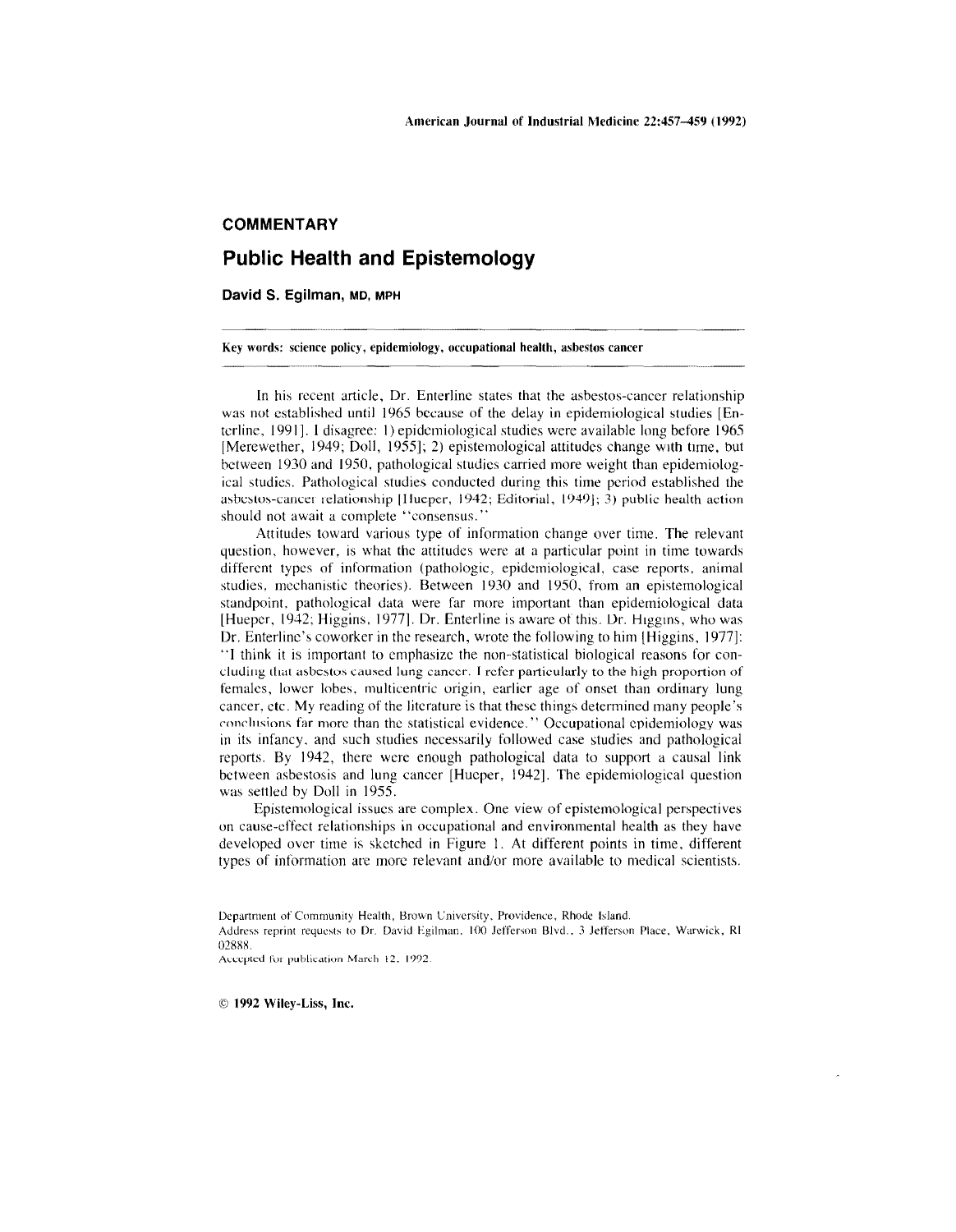

Fig. 1. Knowledge through time.

Despite this fact, important information of a single type could establish a likely cause-effect relationship, even if other kinds of information were not available. This remains true today. For example, dioxin has been found to be highly toxic to some animals, and animal studies led to a banning of dioxin-containing products even though human epidemiological studies were not available. Smoking and lung cancer offers another example. **In** the 1950s, it was established that smoking causes lung cancer even though ammal studies were not available umil the 1970s. **In** lhe case uf asbestos and lung cancer, epidemiological data were lacking until 1949, but pathological data werc convincing by the early '40s.

With regard to Dr. Enterline's emphasis on "consensus," public health deci-